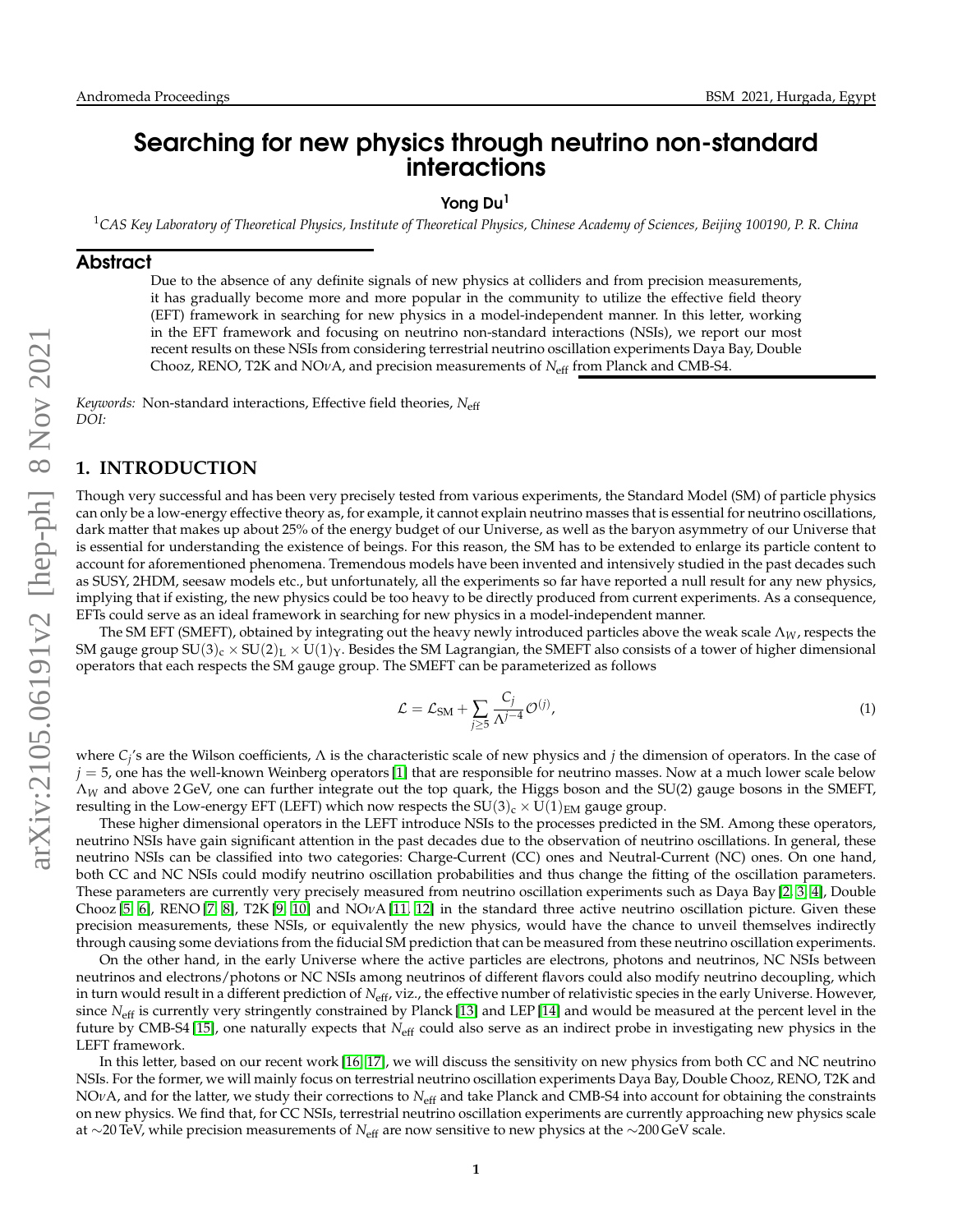| NSI parameter               | Upper bound | Experiments                           |
|-----------------------------|-------------|---------------------------------------|
| $e_{\mu e}^{s}$             | 0.004       |                                       |
| $\iota \epsilon_{\mu\mu}^s$ | 0.021       | $T2K[19, 9, 20]$ , NO $vA[12]$        |
| $ \epsilon^s_{\mu\tau_1}$   | 0.080       |                                       |
| $\epsilon_{ee}^d$           | 0.007       |                                       |
| $ \epsilon_{\mu e}^d $      | 0.018       |                                       |
| $\epsilon_{\tau e}^d$       | 0.021       | Daya Bay [2, 4], Double Chooz [5, 6], |
| $\epsilon_{ee}^s$           | 0.007       | and $RENO[7, 8]$                      |
| $\iota \epsilon_{e\mu}^s$   | 0.018       |                                       |
| $\epsilon_{e\tau}^s$        | 0.021       |                                       |

<span id="page-1-0"></span>TABLE 1: Upper bounds of the NSI parameters associated with the neutrino production and detection. All constraints are given at 95% CL.

### **2. PARAMETERIZATION OF NEUTRINO NON-STANDARD INTERACTIONS**

#### <span id="page-1-4"></span>*2.1. CC NSIs*

Since neutrino oscillation experiments are performed at a very low energy scale, the LEFT, which is obtained by integrating out the heavy new particles in the UV theory, the top quark, the Higgs boson and the SU(2) gauge bosons, can be used for studying terrestrial neutrino oscillation experiments model-indenpendently. The Lagrangian relevant for neutrino oscillations from CC NSIs can be parameterized as [\[18\]](#page-6-8)

<span id="page-1-1"></span>
$$
\mathcal{L}_{CC} \supset -\frac{2V_{ud}}{v^2} \left\{ \left[ \mathbf{1} + \epsilon_L \right]_{\alpha\beta}^{ij} \left( \bar{u}_i \gamma^\mu P_L d_j \right) \left( \bar{\ell}_\alpha \gamma_\mu P_L \nu_\beta \right) + \left[ \epsilon_R \right]_{\alpha\beta}^{ij} \left( \bar{u}_i \gamma^\mu P_R d_j \right) \left( \bar{\ell}_\alpha \gamma_\mu P_L \nu_\beta \right) \right.\n+ \frac{1}{2} \left[ \epsilon_S \right]_{\alpha\beta}^{ij} \left( \bar{u}_i d_j \right) \left( \bar{\ell}_\alpha P_L \nu_\beta \right) - \frac{1}{2} \left[ \epsilon_P \right]_{\alpha\beta}^{ij} \left( \bar{u}_i \gamma_5 d_j \right) \left( \bar{\ell}_\alpha P_L \nu_\beta \right) \n+ \frac{1}{4} \left[ \epsilon_T \right]_{\alpha\beta}^{ij} \left( \bar{u}_i \sigma^{\mu\nu} P_L d_j \right) \left( \bar{\ell}_\alpha \sigma_{\mu\nu} P_L \nu_\beta \right) + \text{h.c.} \right\},
$$
\n(1)

where  $V_{ud}$  is the "ud" component of the CKM matrix,  $i, j = \{1, 2, 3\}$  the flavor of quarks,  $\alpha, \beta = \{e, \mu, \tau\}$  that of charged leptons and neutrinos and  $P = P_{L,R}$  are the chiral projection operators. The neutrino NSIs are parameterized by  $\epsilon_{L,R,S,P,T}$ , and to be generic, we also include interactions besides the  $V - A$  type ones in the above Lagrangian.

To connect these CC NSIs to the neutrino oscillation probabilities that are formulated in the quantum mechanical framework in terms of the production parameter  $\epsilon^s$  and the detection parameter  $\epsilon^d$ , one can follow the procedure developed in Ref. [\[18\]](#page-6-8) for a consistent matching between  $e^{s,d}$  in the quantum mechanical formalism and the NSI parameters  $\epsilon_{L,R,S,P,T}$  in the LEFT formalism. For reactor-type neutrino oscillation experiments like Daya Bay, Double Chooz and RENO and long-baseline neutrino oscillation experiments like T2K and NO*ν*A, since the NSI parameters are very stringently constrained [\[16\]](#page-6-4) as summarized in Table [1,](#page-1-0) the linear order matching between these two formalisms would be enough for our purpose. To be specific, for the connection between  $e^{s,d}$  and the CC NSI parameters  $\epsilon_{L,R,S,P,T}$  for beta, inverse beta and pion decay, we cite the results in Ref. [\[18\]](#page-6-8) below and refer the readers to the Appendix of Ref. [\[16\]](#page-6-4) for a detailed example for the calculation:

$$
\epsilon_{e\beta}^s = \left(\epsilon_L - \epsilon_R - \frac{g_T}{g_A} \frac{m_e}{f_T(E_v)} \epsilon_T\right)_{e\beta}^*, \quad (\beta \text{ decay})
$$
\n(2)

<span id="page-1-2"></span>
$$
\epsilon_{\beta e}^d = \left(\epsilon_L + \frac{1 - 3g_A^2}{1 + 3g_A^2} \epsilon_R - \frac{m_e}{E_v - \Delta} \left(\frac{g_S}{1 + 3g_A^2} \epsilon_S - \frac{3g_A g_T}{1 + 3g_A^2} \epsilon_T\right)\right)_{e\beta}, \text{ (inverse } \beta \text{ decay)}
$$
(3)

<span id="page-1-3"></span>
$$
\epsilon_{\mu\beta}^s = \left(\epsilon_L - \epsilon_R - \frac{m_{\pi}^2}{m_{\mu}(m_u + m_d)} \epsilon_P\right)_{\mu\beta}^*, \quad \text{(pion decay)}\tag{4}
$$

with  $g_S$ ,  $g_A$  and  $g_T$  the scalar, axial-vector and tensor charges of the nucleon,  $\Delta \equiv m_n - m_p$  the difference between neutron and proton masses,  $E_\nu$  the neutrino energy, and  $f_T(E_\nu)$  the nucleon form factor resulting from the tensor-type NSI in eq. [\(1\)](#page-1-1).

With the matching formulae in eqs. [\(2](#page-1-2)[-4\)](#page-1-3), one can readily transfer the upper bounds on  $e^{s,d}$  from neutrino oscillation experi-ments summarized in Table [1](#page-1-0) onto these of  $\epsilon_{L,R,S,P,T}$ . Recall that  $\epsilon_{L,R,S,P,T}$  are the LEFT Wilson coefficients obtained by integrating out the top quark, the Higgs boson and the SU(2) gauge bosons from the SMEFT, therefore, ultimately,  $\epsilon_{L,R,S,P,T}$  are functions of the UV scale Λ and the Wilson coefficients of the SMEFT in eq. [\(1\)](#page-0-0). Thus, from the upper bounds on *eL*,*R*,*S*,*P*,*T*, one can obtain the lower bounds on the new physics scale Λ once the Wilson coefficients are fixed. In addition, due to the large energy gap between the LEFT and the SMEFT, one needs to take the running effects into account to correctly gain any information on Λ. The running effects can be systematically included by solving the renormalization group equations. We show in Figure [1](#page-2-0) the details of this procedure described above.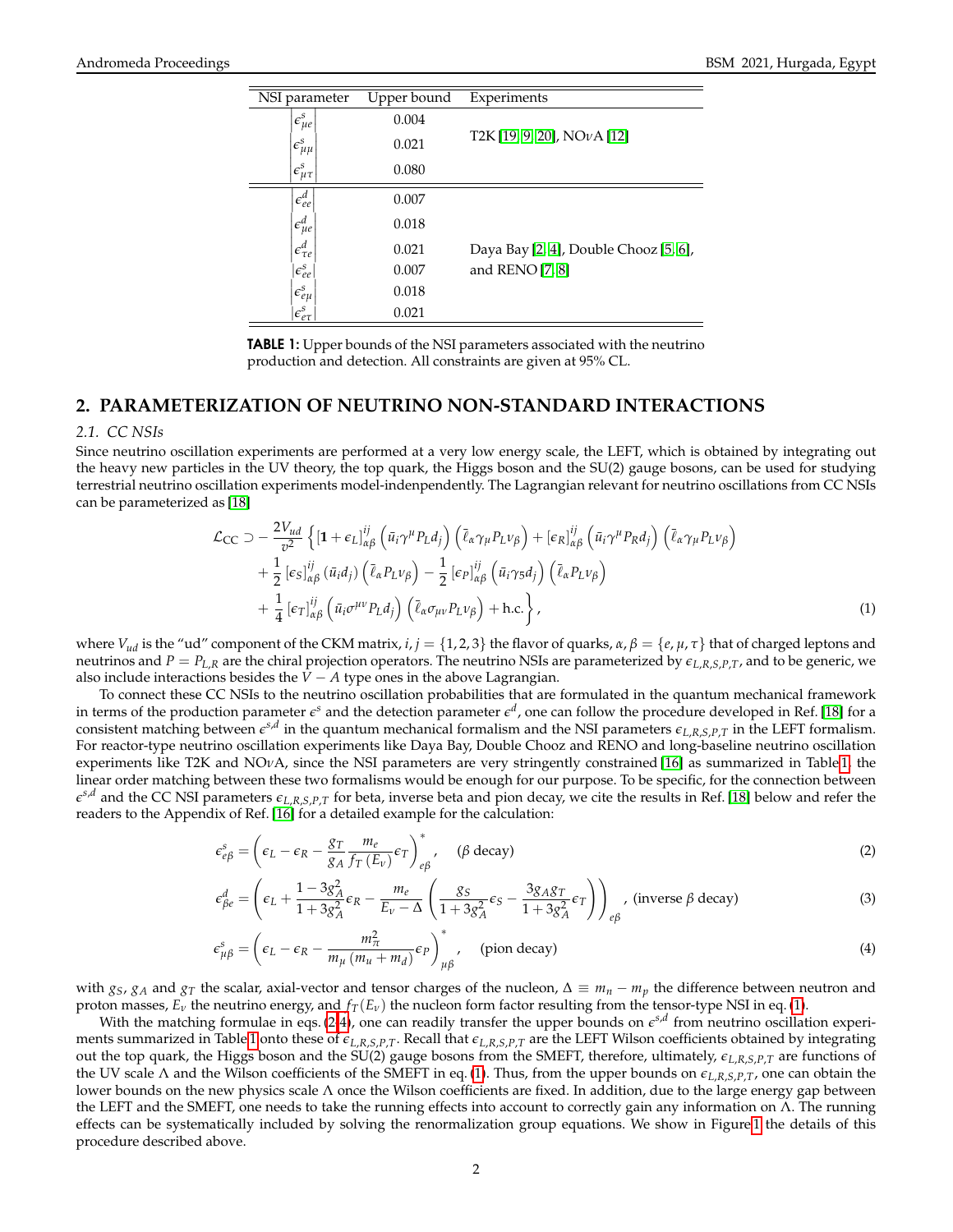

<span id="page-2-0"></span>**FIGURE 1:** A schematic description of how to relate the UV scale  $\Lambda$  to the neutrino NSI parameters. The vertical axis defines the EFT scales. Figure adopted from Ref. [\[16\]](#page-6-4).

#### <span id="page-2-1"></span>*2.2. NC NSIs*

The effects of NC NSIs become significant for long-baseline neutrino oscillation experiments where matter effects start to impact. In literatures, the dimension-6 LEFT NC NSI operators are usually parameterized as follows:

$$
\mathcal{L}_{\text{NSI}}^{\text{NC}} = -2\sqrt{2}G_F \sum_{\alpha,\beta,f,P} \epsilon_{\alpha\beta}^{f,P} \left( \bar{v}_{\alpha} \gamma_{\mu} P_L v_{\beta} \right) \left( \bar{f} \gamma^{\mu} P f \right), \tag{5}
$$

with  $f = e, u, d$  the charged fermions,  $\alpha, \beta = e, \mu, \tau$  the flavor of neutrinos and  $G_F$  the Fermi constant.

For a detailed study on the effects on neutrino oscillations from NC NSIs, see Ref. [\[21\]](#page-6-9). In this letter, as discussed in the introduction, we will study these NC NSIs from a different aspect by studying their effects on neutrino decoupling in the early Universe. To that end, we consider all possible LEFT NC NSI operators up to dimension-7. These operators are enumerated in Table [2.](#page-3-0)

Each operator in Table [2](#page-3-0) would modify the scattering and/or annihilation rates of neutrinos in the early Universe, thus also affect the energy injection rate (through neutrino-electromagnetic scattering) into the neutrino sector from the electromagnetic plasma or energy redistribution (through neutrino self-interactions) in the neutrino sector in the early Universe. As a consequence, the predicted effective number of relativistic species, N<sub>eff</sub>[\[22,](#page-6-10) [23,](#page-6-11) [24\]](#page-6-12) defined below, will also change:

$$
\rho_R = \left[1 + \frac{7}{8} \left(\frac{4}{11}\right)^{\frac{4}{3}} N_{\text{eff}}\right] \rho_\gamma \tag{6}
$$

where  $\rho_{\gamma}$  is the photon energy density, and  $\rho_R$  the total energy density from all relativistic species during the epoch of neutrino decoupling.

To obtain the exact prediction of *N*<sub>eff</sub> with the inclusion of these operators in Table [2,](#page-3-0) one shall solve  $\rho_R$  and  $\rho_\gamma$  from the coupled Boltzmann equations, for which we follow Refs. [\[25,](#page-6-13) [26\]](#page-6-14). It turns out that the most challenging part in solving these Boltzmann equations comes from the collision term integrals that are extremely expensive to evaluate both numerically and analytically. For this reason and for the benefit of the community in the future, a complete, generic and analytic dictionary is provided in Ref. [\[17\]](#page-6-5), which makes the Boltzmann equations simple ordinary differential equations that are numerically trivially solvable.

## **3. RESULTS**

#### *3.1. Constraints on dimension-6 SMEFT operators from CC NSIs*

Following the procedure described in section [2.1](#page-1-4) and depicted in Figure [1,](#page-2-0) we study constrains on dimension-6 SMEFT operators from the CC NSIs by investigating their impacts on terrestrial neutrino oscillation experiments. We show our results on the UV scale Λ in Figure [2](#page-4-0) by fixing the Wilson coefficients at unity and considering one non-vanishing SMEFT operator at a time. The upper panel is for long-baseline type neutrino oscillation experiments T2K and NO*ν*A, and the lower one for reactor-type ones Daya Bay, Double Chooz and RENO.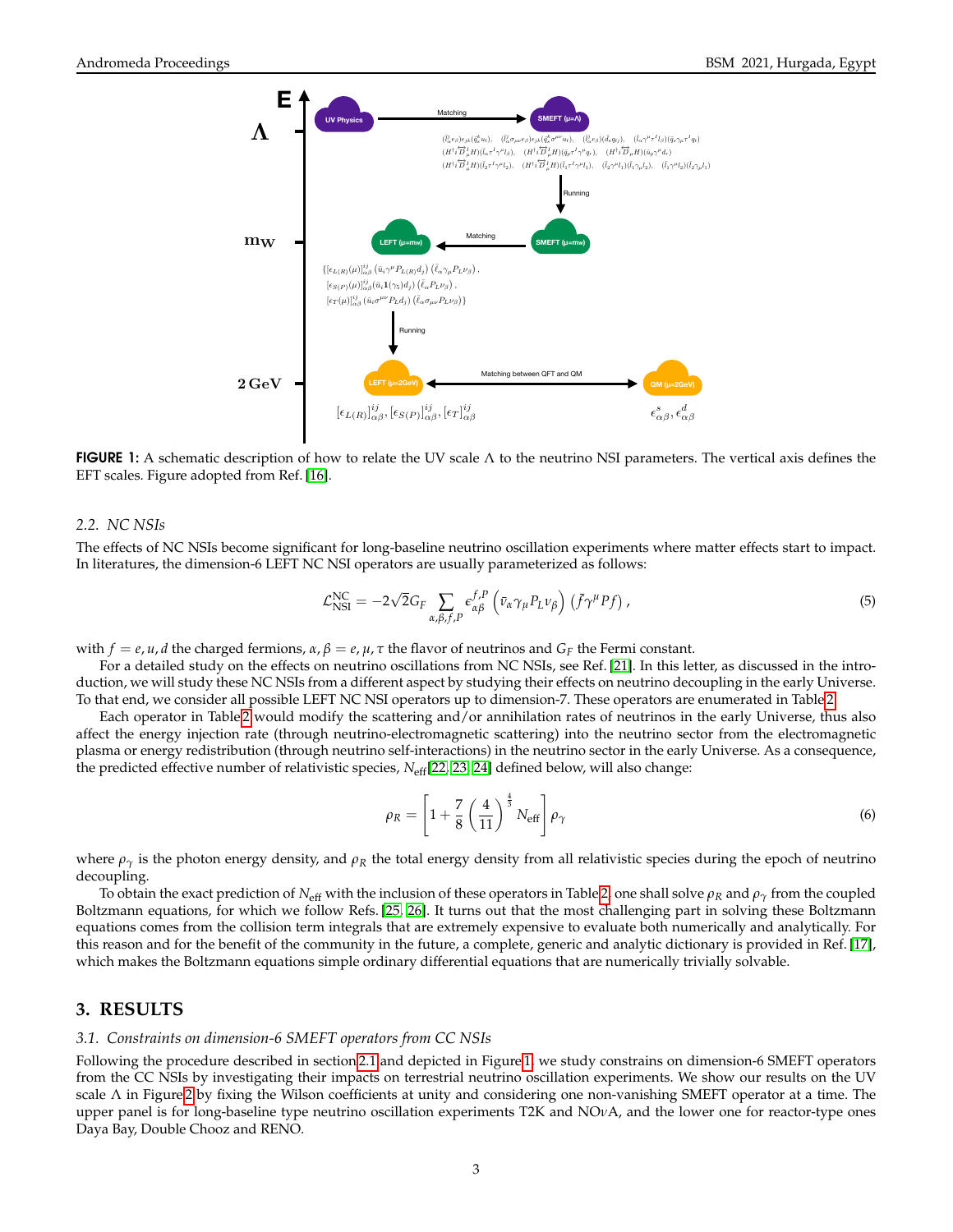| Dimensions  | Operators                                                                                                                                                                             | Wilson coefficients          |
|-------------|---------------------------------------------------------------------------------------------------------------------------------------------------------------------------------------|------------------------------|
| dimension-5 | $\mathcal{O}_1^{(5)} = \frac{e}{8\pi^2} \left( \bar{\nu}_{\beta} \sigma^{\mu \nu} P_L \nu_{\alpha} \right) F_{\mu \nu}$                                                               | $C_1^{(5)}$                  |
| dimension-6 | $\mathcal{O}_{1,f}^{(6)} = (\bar{v}_{\beta} \gamma_{\mu} P_L v_{\alpha}) (\bar{f} \gamma^{\mu} f)$                                                                                    | $C_{1,f}^{(6)}$              |
|             | $\mathcal{O}_{2,f}^{(6)} = (\bar{v}_{\beta} \gamma_{\mu} P_L v_{\alpha}) (\bar{f} \gamma^{\mu} \gamma_5 f)$                                                                           | $C_{2,f}^{(6)}$              |
|             | $\mathcal{O}_3^{(6)} = (\overline{\nu^c}_\beta P_L \nu_\alpha) (\overline{\nu^c}_\beta P_L \nu_{\alpha'})$                                                                            | $C_3^{(6)}$                  |
|             | $\mathcal{O}_4^{(6)} = (\bar{v}_{\beta} \gamma_{\mu} P_L v_{\alpha}) (\bar{v}_{\beta'} \gamma_{\mu} P_L v_{\alpha'})$                                                                 | $C_4^{(6)}$                  |
|             | $\mathcal{O}_5^{(6)} = (\overline{\nu^c}_{\beta} \sigma^{\mu \nu} P_L \nu_{\alpha}) (\overline{\nu^c}_{\beta'} \sigma^{\mu \nu} P_L \nu_{\alpha'})$                                   | $C_5^{(6)}$                  |
| dimension-7 | $\mathcal{O}_1^{(7)} = \frac{\alpha}{12\pi} \left( \overline{\nu^c}_\beta P_L \nu_\alpha \right) F^{\mu\nu} F_{\mu\nu}$                                                               | $C_1^{(7)}$                  |
|             | $\mathcal{O}_{2}^{(7)} = \frac{\alpha}{8\pi} \left( \overline{\nu^c}_{\beta} P_L \nu_{\alpha} \right) F^{\mu\nu} \widetilde{F}_{\mu\nu}$                                              | $C_2^{(7)}$                  |
|             | $\mathcal{O}_{5,f}^{(7)} = m_f \left( \overline{\nu^c}_{\beta} P_L \nu_{\alpha} \right) (\overline{f}f)$                                                                              | $C_{5,f}^{(7)}$              |
|             | $\mathcal{O}_{6\,f}^{(7)} = m_f \left( \overline{\nu^c}_\beta P_L \nu_\alpha \right) \left( \overline{f} i \gamma_5 f \right)$                                                        | $C_{6,f}^{(7)}$              |
|             | $\mathcal{O}_{7,f}^{(7)} = m_f \left( \overline{\nu^c}_{\beta} \sigma^{\mu \nu} P_L \nu_{\alpha} \right) \left( \overline{f} \sigma_{\mu \nu} f \right)$                              | $C_{7,f}^{(7)}$              |
|             | $\mathcal{O}_{8,f}^{(7)} = \left(\overline{\nu^c}_{\beta} i \stackrel{\leftrightarrow}{\partial}_{\mu} P_L \nu_{\alpha}\right) \left(\overline{f} \gamma^{\mu} f\right)$              | $C_{8,f}^{(7)}$              |
|             | $\mathcal{O}_{9,f}^{(7)} = \left( \overline{\nu^c}_{\beta} i \stackrel{\leftrightarrow}{\partial}_{\mu} P_L \nu_{\alpha} \right) \left( \overline{f} \gamma^{\mu} \gamma_5 f \right)$ | $C_{9,f}^{\left( 7\right) }$ |
|             | $\mathcal{O}_{10,f}^{(7)} = \partial_{\mu} \left( \overline{\nu^c}_{\beta} \sigma^{\mu \nu} P_L \nu_{\alpha} \right) \left( \overline{f} \gamma_{\nu} f \right)$                      | $C_{10,f}^{(7)}$             |
|             | $\mathcal{O}_{11,f}^{(7)} = \partial_{\mu} \left( \overline{\nu^c}_{\beta} \sigma^{\mu \nu} P_L \nu_{\alpha} \right) \left( \overline{f} \gamma_{\nu} \gamma_5 f \right)$             |                              |

<span id="page-3-0"></span>**TABLE 2:** LEFT operators relevant for  $N_{\text{eff}}$  up to dimension-7 with  $\alpha$ ,  $\beta$ ,  $\alpha'$ ,  $\beta' =$  $e, \mu, \tau$ , the neutrino flavor indices, and  $f = e$ . The symbol "*c*" along with related operators means charge conjugation. Our convention for the Wilson coefficients are shown in the last column.

From the upper panel, it is clear that currently the long-baseline type neutrino oscillation experiments are already exploring new physics around the 20 TeV scale as indicated by the  $\mathcal{O}^{(1)}_{\lbrack eq}$  $\frac{(1)}{lequ_{1211}}$  and  $\mathcal{O}^{(1)}_{leq}$  $\frac{d^{(1)}}{d^{(2)}(2)}$  operators. In contrast, as seen from the lower panel of Figure [2,](#page-4-0) the reactor-type ones are barely approaching the 5 TeV scale. However, it is worth pointing out that these two types of experiments are sensitive to different subsets of the SMEFT operators. For illustration, while the reactor-type experiments constrain the  $\mathcal{O}_{lq_{11}}^{(3)}$  $l_{q_{1111}}^{(9)}$  operator to be above about 5 TeV, the long-baseline neutrino oscillation experiments are insensitive to this operator. We thus conclude that these two types of neutrino oscillation experiments are complementary to each other in searching for new physics.

## *3.2. Constraints on NC NSIs from N*eff

To obtain constraints on the NC NSIs, we first define the change in *N*<sub>eff</sub> as

$$
\Delta N_{\rm eff} = N_{\rm eff}^{\rm SM+EFT} - N_{\rm eff}^{\rm SM},\tag{1}
$$

where  $N_{\text{eff}}^{\text{SM+EFT}}$  is the theoretical prediction of  $N_{\text{eff}}$  from the LEFT with the NC NSI operators in Table [2,](#page-3-0) and  $N_{\text{eff}}^{\text{SM}} = 3.044$  [\[27,](#page-6-15) [28\]](#page-6-16) is that from the SM. For Planck, we use the current result  $N_{\text{eff}} = 2.99_{-0.33}^{+0.34}$  [\[13\]](#page-6-1) at the 95% CL, and  $\Delta N_{\text{eff}} < 0.06$  at 95% CL for CMB-S4 [\[15,](#page-6-3) [29,](#page-6-17) [30,](#page-6-18) [31\]](#page-6-19). As discussed in section [2.2,](#page-2-1) after solving the Bolt presented in Ref. [\[17\]](#page-6-5) one can readily obtain the corrections to *N*eff from these LEFT NC NSI operators listed in Table [2.](#page-3-0) We show our results in Figure [3](#page-5-11) by requiring the change in *N*eff to be within the uncertainties from current Planck data and the planned precision goal of CMB-S4. The results are shown in orange for Planck and purple for CMB-S4 in Figure [3.](#page-5-11)

From Figure [3,](#page-5-11) one concludes that the dimension-6 *ν* − *e* contact interacting operators  $\mathcal{O}_{1,e}^{(6)}$  $^{(6)}_{1,e}$  and  $\mathcal{O}^{(6)}_{2,e}$  $2e^{(0)}$  are relatively more constrained to be above  $\sim$ 200 GeV and  $\sim$ 86 GeV respectively. In addition, the constraint on the vector-type operator  $\mathcal{O}_{1,e}^{(6)}$  $_{1,e}^{(0)}$  is stronger than that on the axial-vector operator  $\mathcal{O}_{2,e}^{(6)}$  $2_e^{\binom{0}{2}}$  since the former interfere with the SM constructively while the latter destructively: In the constructive case, neutrinos and electrons are effectively more tightly coupled such that the neutrinos would decouple earlier from the electromagnetic plasma than that in the destructive case, thus the neutrinos would be hotter at the time of decoupling and therefore a larger prediction of  $N_{\text{eff}}^{\text{SM+EFT}}$ . This explains why the lower bound on Λ from the  $\mathcal{O}_{1,e}^{(6)}$  $_{1,e}^{(0)}$  operator is larger compared to that from the  $\mathcal{O}_{2,e}^{(6)}$  $_{2,e}^{(0)}$  operator.

The dimension-7 operators in Figure [3](#page-5-11) are only constrained to be below ∼10 GeV from the current results of Planck as well as the planned precision goal of CMB-S4. The reason is that these operators are suppressed by one more power of  $\Lambda$  compared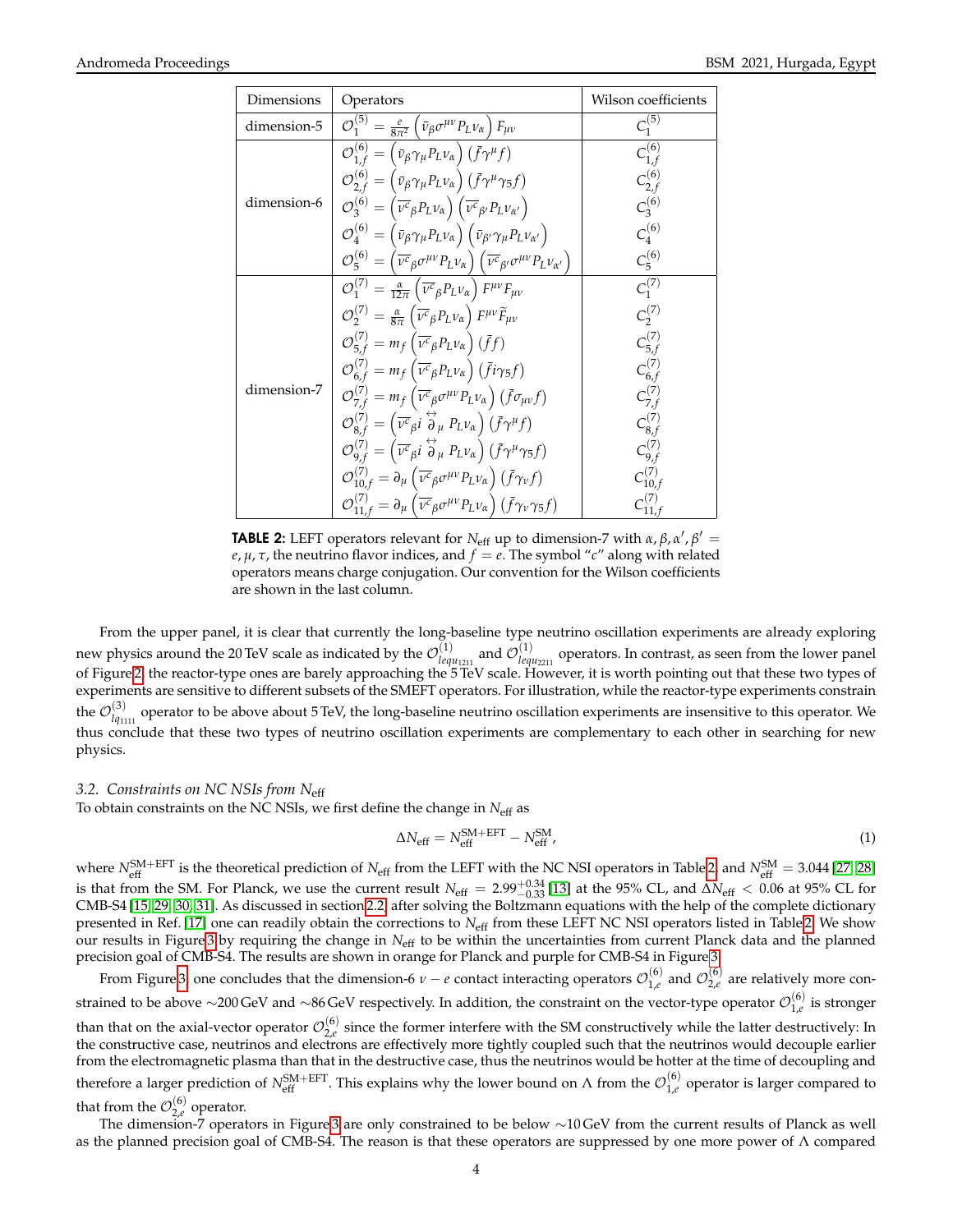

<span id="page-4-0"></span>FIGURE 2: Upper panel: Constraints on dimension-6 SMEFT operators in long-baseline neutrino oscillation experiments T2K and NO*ν*A at 95% CL. Lower panel: Constraints on dimension-6 SMEFT operators in reactor-type neutrino oscillation experiments Daya Bay, Double Chooz and RENO at 95% CL. All constraints are obtained by fixing the Wilson coefficients at one. Plots adopted from Ref. [\[16\]](#page-6-4).

with the dimension-6 ones. Nonetheless, these constraints on the dimension-7 operators shown in Figure [3](#page-5-11) are firstly obtained in Ref. [\[17\]](#page-6-5) and would serve as the starting point in the future when much higher precision measurements become avaliable.

Last but not least, the constraints on  $\mathcal{O}_{8,\ell}^{(7)}$  $\frac{(7)}{8,e}$  and  $\mathcal{O}_{10,e}^{(7)}$  $\frac{1}{10,e}$  turn out to be the same as can also be seen from Figure [3.](#page-5-11) This can be understood from their analytical expression for these two operators:

$$
\rho_{\nu}^{\text{tot.}}(\mathcal{O}_{8,e}^{(7)}) - \rho_{\nu}^{\text{tot.}}(\mathcal{O}_{10,e}^{(7)}) = \frac{960}{\pi^5 \Lambda^6} \left( C_{8,e}^{(7)} - C_{10,e}^{(7)} \right) \left( C_{8,e}^{(7)} + C_{10,e}^{(7)} \right) \times \mathcal{F}(T_{\gamma}, T_{\nu_e}, T_{\nu_{\mu}}, \mu_{\nu_e}, \mu_{\nu_{\mu}}), \tag{2}
$$

where we omit the irrelevant tiny neutrino masses here and  $\mathcal{F}(T_\gamma,T_{\nu_e},T_{\nu_\mu},\mu_{\nu_e},\mu_{\nu_\mu})$  is a function that only depends on photon temperature, neutrino temperatures and neutrino chemical potentials.<sup>[1](#page-4-1)</sup> Clearly, these two operators contributes exactly the same to the total energy density of neutrinos when their Wilson coefficients are fixed to be the same. We point out that a similar observation also holds for the  $\mathcal{O}_{9,e}^{(7)}$  $^{(7)}_{9,e}$  and the  $\mathcal{O}^{(7)}_{11,e}$  $_{11,e}^{(7)}$  operators.

### **4. CONCLUSIONS AND OUTLOOK**

We investigate both CC and NC neutrino NSIs in this letter in the EFT framework. For CC NSIs, we study the effects of dimension-6 SMEFT operators on terrestrial neutrino oscillation experiments. By fixing the Wilson coefficients at unity and assuming only one operator dominate at a time, we find that long-baseline neutrino oscillation experiments T2K and NO*ν*A are currently approaching new physics at the 20 TeV scale while reactor neutrino oscillation experiments Daya Bay, Double Chooz and RENO are sensitive to new physics at ∼5 TeV scale. Even though these two types of neutrino oscillation experiments are sensitive to new physics at much different scales, we stress that they are complementary to each other in the sense that they are sensitive to different subsets of SMEFT operators as indicated in Figure [2.](#page-4-0)

For NC NSIs, we study in detail their rule in neutrino decoupling in the early Universe for LEFT operators up to dimension-7. We find that the dimension-6 operators are more constrained compared with the dimension-7 ones as they are less suppressed by the UV scale  $\Lambda$ . Quantitatively, from the  $\mathcal{O}_{1,e}^{(6)}$ <sup>(6)</sup> operator,  $\Lambda$  is constrained to be above about 200 GeV while that from  $\mathcal{O}_{2,e}^{(6)}$  $\sum_{i=1}^{\infty}$  is about

<span id="page-4-1"></span><sup>&</sup>lt;sup>1</sup>The explicit expression of  $\mathcal F$  is lengthy and does not matter here. For its full expression, see the supplementary material of Ref. [\[17\]](#page-6-5). It can be shown that these two operators are related by the equation of motion for the neutrinos as shown in Ref. [\[32\]](#page-6-20), we thank Xiao-Dong Ma for pointing this out to us.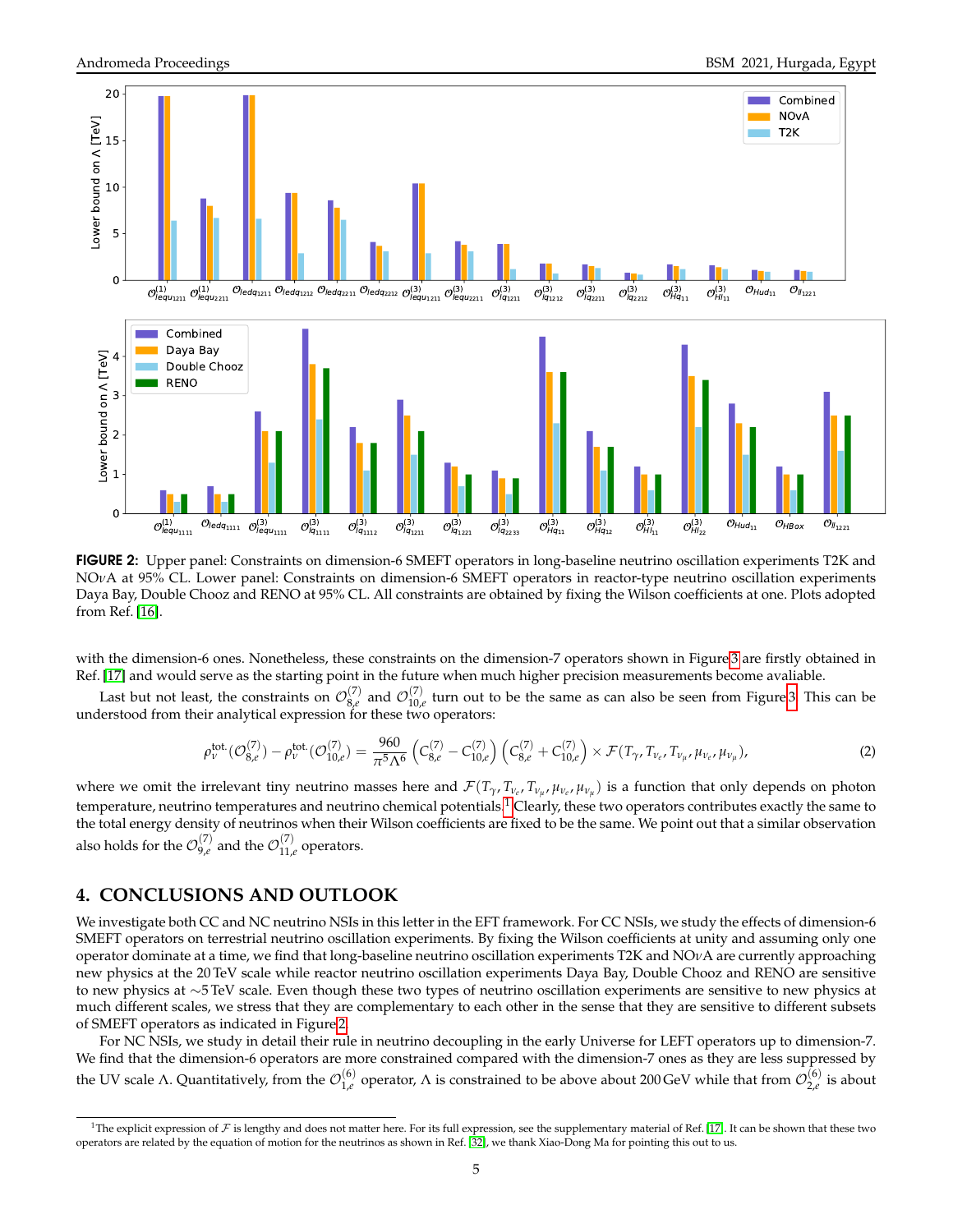

<span id="page-5-11"></span>FIGURE 3: Constraints on the UV scale  $\Lambda$  from  $\Delta N_{\text{eff}} = N_{\text{eff}}^{\text{SM+EFT}} - N_{\text{eff}}^{\text{SM}}$ , where  $N_{\text{eff}}^{\text{SM}}$  is the SM prediction of  $N_{\text{eff}}$ , and  $N_{\text{eff}}^{\text{SM+EFT}}$ is that from SM and the LEFT operators in Table [2.](#page-3-0) All histograms here are obtained by fixing the Wilson coefficients at unity and considering only one non-vanishing operator only at a time. This plot is adopted from Ref. [\[17\]](#page-6-5).

86 GeV. The difference in these two operators comes from the fact the former interfere with the SM constructively while the latter destructively. Furthermore, constraints on dimension-7 operators as shown in Figure [3](#page-5-11) are one order of magnitude smaller than those on the dimension-6 operators, but these results are firstly obtained from our work in Ref. [\[17\]](#page-6-5) and would serve as the starting point in the future when higher precision measurements become possible.

We comment on that, in the future when long-baseline experiments like JUNO and DUNE start operation, the matter effects from these NC NSIs would start to impact. In this case, to obtain the correct bounds on the UV physics in the EFT framework, one has to include the matter effects from these NC NSIs. For a detailed study on this topic, see Ref. [\[21\]](#page-6-9). We also point out that the correlation among multiple operators may change the constraints on the UV scale Λ by orders of magnitude [\[16\]](#page-6-4). In both the CC and NC NSI cases, it is worth obtaining a global fitting on multiple operators to fully understand the correlation among multiple operators and their impact on constraining the UV physics.

# **ACKNOWLEDGEMENTS**

The author is indebted to Hao-Lin Li, Jian Tang, Sampsa Vihonen and Jiang-Hao Yu for the collaboration. The author also wishes to thank the committee of the "Beyond Standard Model: From Theory to Experiment (BSM-2021)" workshop. This work is supported by the National Natural Science Foundation of China (NSFC) under Grants No. 12022514 and No. 11875003 and CAS Project for Young Scientists in Basic Research YSBR-006, by the National Natural Science Foundation of China (NSFC) under Grant No. 12047503, by the National Key Research and Development Program of China under Grant No. 2020YFC2201501, and also by the internal funds for postdocs from the CAS Key Laboratory of Theoretical Physics, Institute of Theoretical Physics, Chinese Academy of Sciences.

### **References**

- <span id="page-5-0"></span>[1] Steven Weinberg. Baryon and Lepton Nonconserving Processes. *Phys. Rev. Lett.*, 43:1566–1570, 1979.
- <span id="page-5-1"></span>[2] F.P. An et al. Improved Measurement of Electron Antineutrino Disappearance at Daya Bay. *Chin. Phys. C*, 37:011001, 2013.
- <span id="page-5-2"></span>[3] F.P. An et al. Spectral measurement of electron antineutrino oscillation amplitude and frequency at Daya Bay. *Phys. Rev. Lett.*, 112:061801, 2014.
- <span id="page-5-3"></span>[4] D. Adey et al. Measurement of the Electron Antineutrino Oscillation with 1958 Days of Operation at Daya Bay. *Phys. Rev. Lett.*, 121(24):241805, 2018.
- <span id="page-5-4"></span>[5] F. Ardellier et al. Double Chooz: A Search for the neutrino mixing angle theta(13). 6 2006.
- <span id="page-5-5"></span>[6] H. de Kerret et al. Double Chooz *θ*<sup>13</sup> measurement via total neutron capture detection. *Nature Phys.*, 16(5):558–564, 2020.
- <span id="page-5-6"></span>[7] J.K. Ahn et al. Observation of Reactor Electron Antineutrino Disappearance in the RENO Experiment. *Phys. Rev. Lett.*, 108:191802, 2012.
- <span id="page-5-7"></span>[8] G. Bak et al. Measurement of Reactor Antineutrino Oscillation Amplitude and Frequency at RENO. *Phys. Rev. Lett.*, 121(20):201801, 2018.
- <span id="page-5-8"></span>[9] K. Abe et al. Constraint on the matter–antimatter symmetry-violating phase in neutrino oscillations. *Nature*, 580(7803):339–344, 2020.
- <span id="page-5-9"></span>[10] K. Abe et al. The T2K Experiment. *Nucl. Instrum. Meth. A*, 659:106–135, 2011.
- <span id="page-5-10"></span>[11] D.S. Ayres et al. The NOvA Technical Design Report. 10 2007.